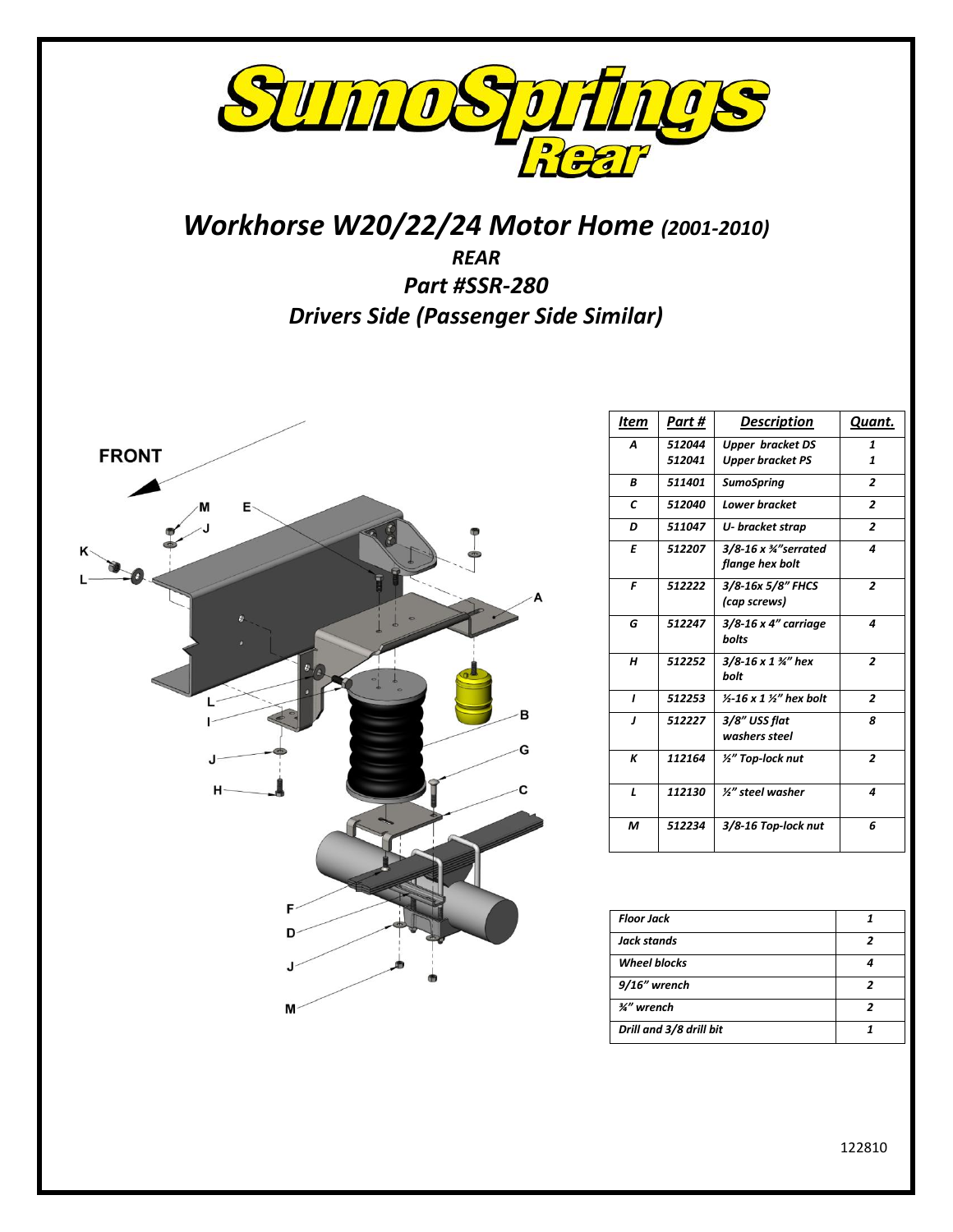# *Installation Instructions*

- 1) Park vehicle on level hard surface. Engage emergency brake. Place blocks in front and behind rear wheels to prevent rolling. Observe all safety precautions and wear safety glasses.
- 2) Raise rear of vehicle allowing the axle to hang freely. Support the frame using safety jack stands.
- 3) Remove the factory bump-stops and set aside for re-installation. Remove 8mm hex screw from underside of the frame where 3/8 hex bolt (Item H) will be installed. Using the drill with the 3/8" drill bit open bigger the hole from which the 8mm screw was removed.
- 4) Remove the Upper Frame bracket (Item A) and place it against the chassis frame just forward of the axle with the large 0.62" hole in the bracket aligned with the large existing hole in the side of the frame (see above) and the slot in the horizontal plate of the bracket aligned with the hole in the bump-stop bracket from which the bump-stop was removed in 2 above.
- 5) Re-insert the factory bump-stop through the horizontal slot in the bracket and attach to the factory bump-stop bracket using nut and washer previously removed (see diagram above).
- 6) Attach the bracket to the side of the chassis frame using a  $\frac{1}{2}$ -16 x 1  $\frac{1}{2}$  hex bolt (Item I) and a  $1/2$ -16 Top-lock nut (Item K) and  $1/2$ " steel washers (Item L). Likewise attach the bracket to the underside of the frame using a  $3/8$ -16 x 1  $\frac{3}{4}$ " hex bolt (Item H),  $3/816$  Top-lock nut (Item M) and washers (Item J).
- 7) Attach the bottom bracket (Item C) to the bottom of the Sumospring (Item B) using a 3/8-16 flat head cap-screw (Item F). Orientate the bottom bracket as per the schematic above ensuring that the Sumospring is positioned closest to the wheel relative to the slot in the bottom bracket and tighten the cap-screw. Install the Sumospring/lower bracket assembly and attach to the top bracket using two 3/8-16 x ¾" serrated flange bolts (Item E).
- 8) Lower the jacks allowing the lower bracket to sit firmly on the factory spring-pack. Drop the two 3/8" x 4" carriage bolts into the lower bracket. Attach the u-bracket strap (Item D) and secure the 3/8 top-lock nuts (Item M) and washers (Item J).
- 9) We have an optional hole to attach to the side of the frame below the  $\frac{1}{2}$ -16 connection in case the connection to the underside of the frame is obstructed and not possible. This would require a hole to be drilled into the side of the frame to accommodate the 3/8-16 bolt that would have been installed in the underside of the frame.
- 10) Repeat steps three through seven on the other side of the vehicle.
- 11) Jack up vehicle, remove safety jack stands.
- 12) Carefully lower vehicle to the hard surface. Remove the blocks in front and back of the rear wheels.
- 13) Release emergency brake.
- 14) Fill out warranty card and send to SuperSprings. The warranty card is on the reverse side of this page.

Note: This Sumospring product does not authorize the vehicle to be loaded beyond the vehicles GVWR.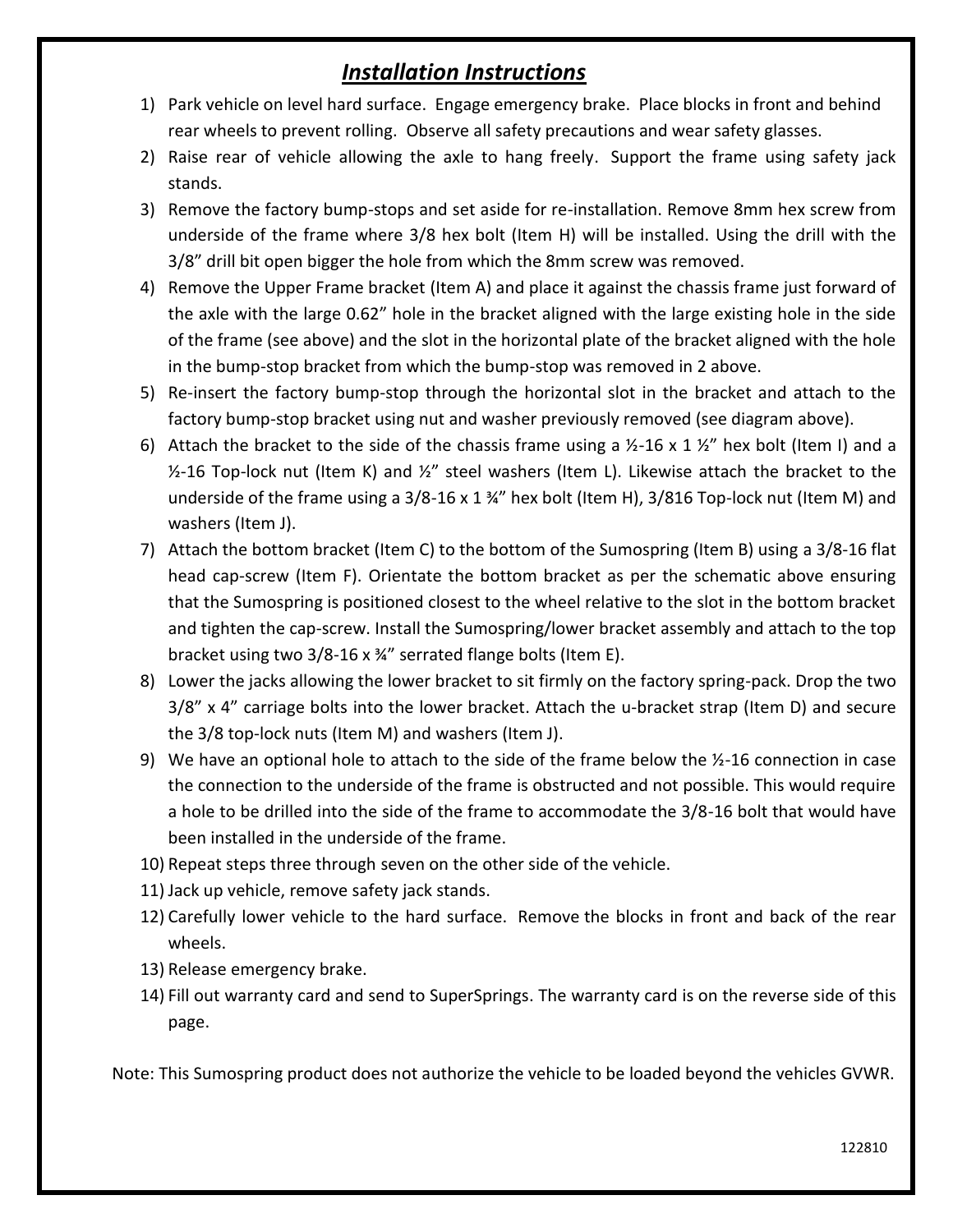

## **LIMITED WARRANTY**

Your SuperSprings™ product is covered by the **Limited Warranty** explained below that gives you specific legal rights. This Limited Warranty is the only warranty made in connection with your suspension stabilizer, SumoSprings. SuperSprings™ neither assumes nor authorizes any vendor, retailer or other person or entity to assume for it any other obligation or liability in connection with this product or Limited Warranty.

#### **What is Covered?**

Subject to the terms, exclusions and limitations herein, SuperSprings International, Inc. Warrants to the initial retail or fleet purchaser only that its SumoSprings suspension stabilizer shall be free of defects in material and workmanship for:

#### **Two (2) years**

This Limited Warranty extends only to the initial retail or fleet purchaser with respect to use upon the vehicle the SuperSprings™ product is first installed. The term of Limited Warranty shall be measured from the date of purchase. SuperSprings™ reserves the rights to: (a.) require claimant's proof of purchase as a condition of this Limited Warranty, (b.) make future revisions to its Limited Warranty without prior notice. *ALL OTHER EXPRESS OR IMPLIED WARRANTIES INCLUDING MERCHANTABILITY OR FITNESS FOR A PARTICULAR PURPOSE ARE HEREBY DISCLAIMED.*

#### **What is Not Covered?**

Your Limited Warranty does not cover any damage arising or related to any vehicle, product, or component combination other than the SumoSprings suspension stabilizer. Your SuperSprings™ Limited Warranty further does not cover vehicles, products or components supplied by us or others that SuperSprings International, Inc determines to have been damaged by or subjected to:

- Vehicle use in excess of GVWR combined vehicle weights/ tow ratings or other OEM design specifications or limitations.
- Normal wear and tear, deterioration of spring shape or rating, alteration or failure to maintain. Scratches or defects in product finishes (powder coating, paint, etc.) or damage due to shipping.
- Misuse, including products used other than as recommended in the current SumoSprings application guide or the instructions.
- Racing or other vehicle competitions or contests. Accidents, impact by rocks, trees, obstacles or other aspects of the environment.

#### **Remedy Limited to Repair / Replacement.**

The exclusive remedy provided hereunder shall, upon SuperSprings Internationals' inspection and option, be either repair or replacement

of product or parts covered under this **Limited Warranty**. Customers requesting warranty consideration should first contact the independent distributor from whom you purchased your SumoSprings to obtain a Returned Goods Authorization number. All removal, shipping and installation costs are customer's responsibility. If a replacement part is needed before yours can be returned, you must first purchase the replacement part. Then, if SuperSprings™ deems your part warrantable, you will be credited the purchase price. Your warrantor is SuperSprings International, Inc. If you are unable to submit a warranty claim through your distributor contact *SuperSprings™ customer service at 800-898-0705 or the address indicated below.* 

#### **Other Limitations - Exclusion of Damages - Your Rights under State Law**

In consideration of the purchase price paid, neither SuperSprings International, Inc. or any independent SuperSprings™ distributor are responsible for any installation or removal costs, time loss, rental costs, or for any incidental, consequential, punitive or other damages you or third parties may incur in connection with any product purchased. Your exclusive remedy hereunder for covered parts is repair/replacement as described above.

*This Limited Warranty gives you specific rights. You may also have other rights that vary from state to state. For example, while all implied warranties are*  disclaimed herein, any implied warranty required by law is limited to the terms of Limited Warranty described above. Some states do not allow limitations of how long *an implied warranty lasts and /or do not allow the exclusion or limitation of incidental or consequential damages, so the limitations and exclusions herein may not apply to you.* 

SuperSprings International Inc. 5055  $6<sup>th</sup>$  Street, Carpinteria, CA 93013

Phone: 800-898-0705 Tech Support: 866-898-0720 Web: [www.supersprings.com](http://www.supersprings.com/)

©SuperSprings Int., Inc. 2008. All Rights Reserved.